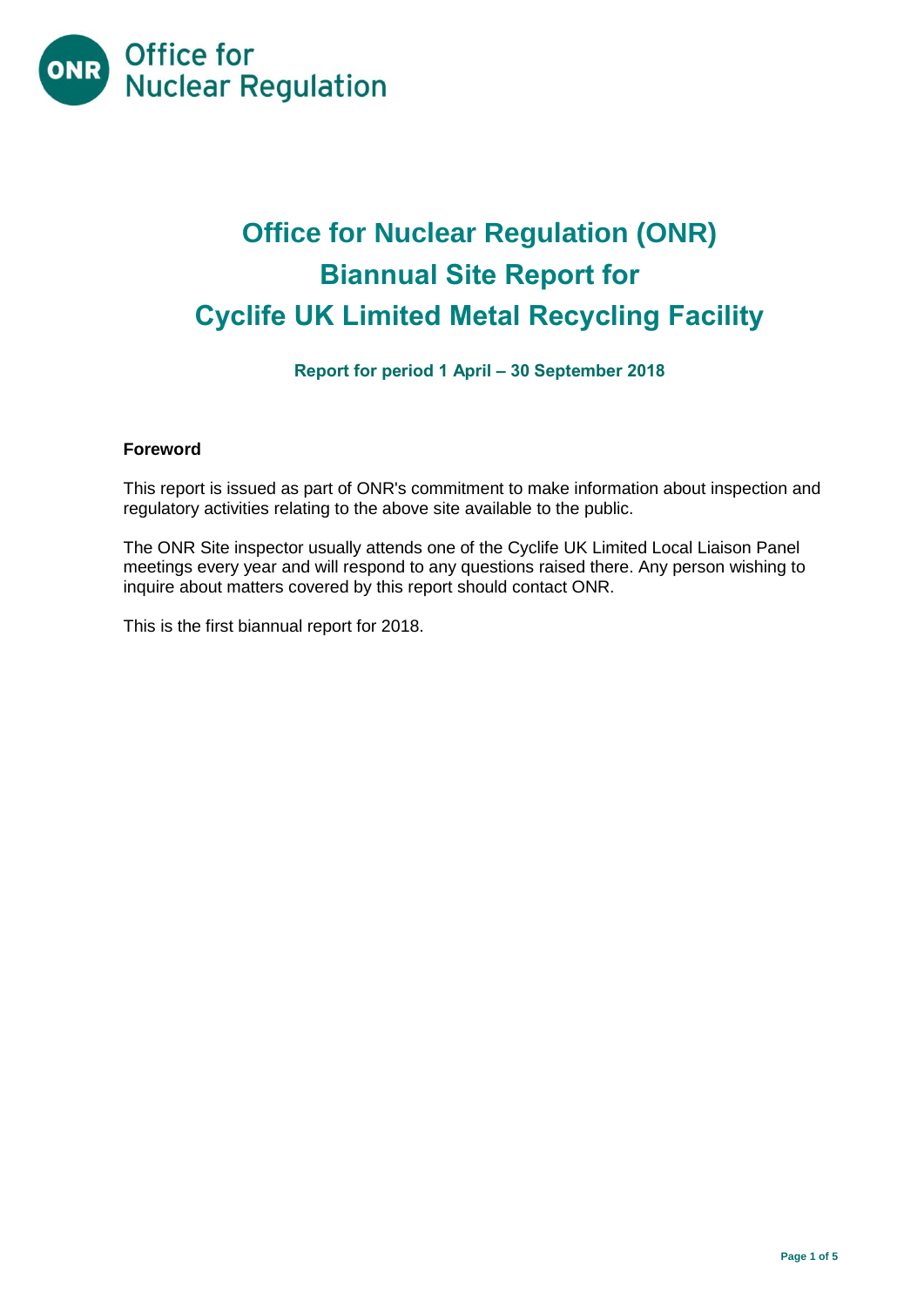# **TABLE OF CONTENTS**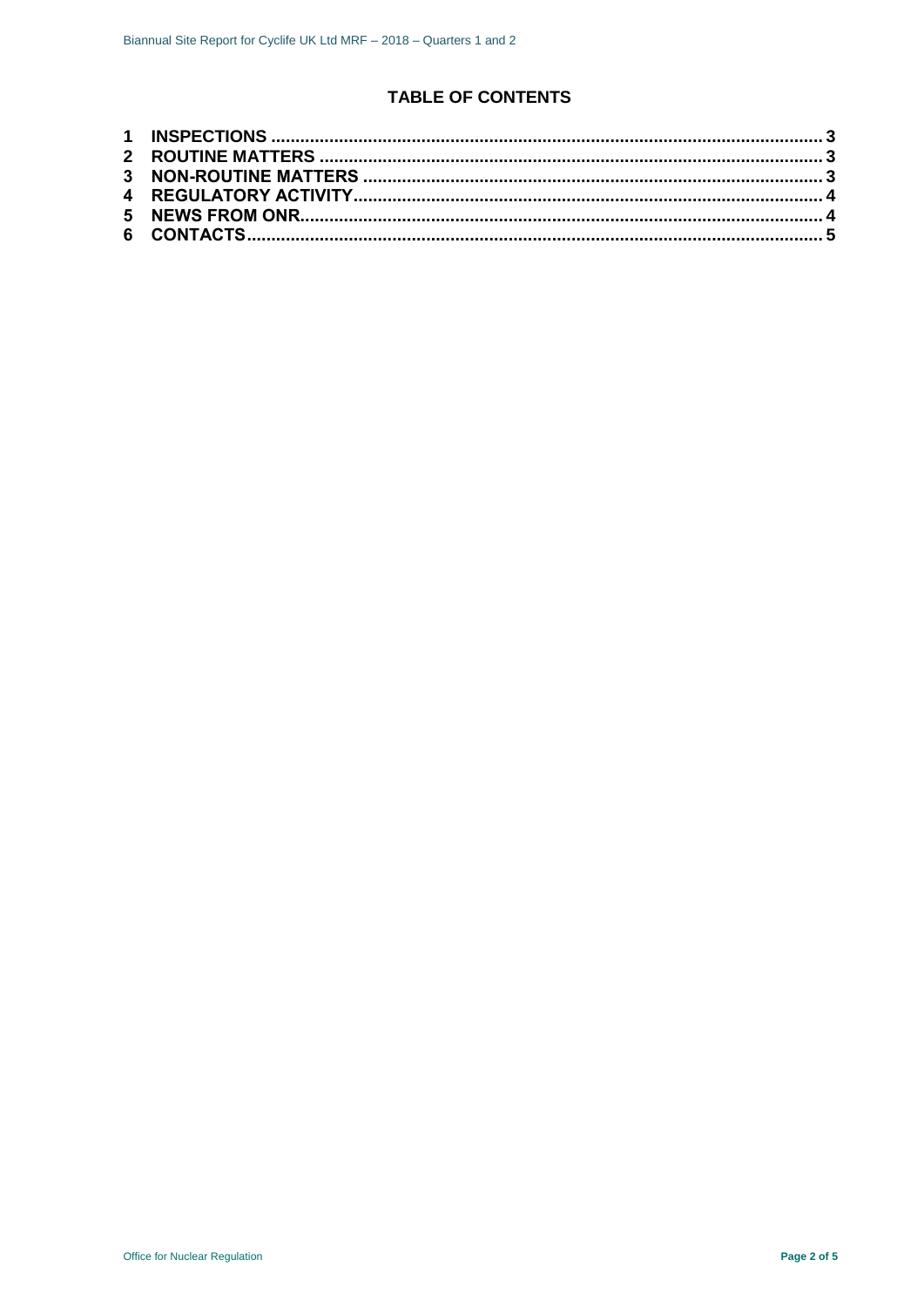# <span id="page-2-0"></span>**1 INSPECTIONS**

#### **1.1 Dates of inspections**

The ONR Nominated Site Inspector and other ONR Inspectors conducted inspections on the following dates:

| April     | 30 (Annual Review of Safety) |
|-----------|------------------------------|
| May       | 16                           |
| June      | n/a                          |
| July      | n/a                          |
| August    | n/a                          |
| September | 18 & 19                      |

## <span id="page-2-1"></span>**2 ROUTINE MATTERS**

#### **2.1 Inspections**

Inspections are undertaken as part of the process for monitoring compliance with:

- the conditions attached by ONR to the nuclear site licence granted under the Nuclear Installations Act 1965 (NIA65) (as amended);
- the Energy Act 2013;
- the Health and Safety at Work Act 1974 (HASWA 74): and
- regulations made under HASWA 74, for example The Ionising Radiations Regulations 2017 (IRR 17) and The Management of Health and Safety at Work Regulations 1999 (MHSWR 99).
- Regulatory Reform (Fire Safety) Order 2005

The inspections monitor the licensee's actions on the site in relation to incidents, operations, maintenance, projects, modifications, safety case changes and any other matters that may affect safety. The licensee is required to make and implement adequate arrangements under the conditions attached to the licence in order to ensure legal compliance. Inspections seek to judge both the adequacy of these arrangements and their implementation.

In May ONR carried out planned inspections of the licensee's arrangements for handling and consigning nuclear material and for providing sufficient instructions for people working on the site. ONR judged the arrangements made to be adequate.

In September ONR carried out planned inspections of the licensee's arrangements for dealing with incidents and emergencies, producing safety documentation and for periodic reviews of safety. Again ONR judged the arrangements to be adequate.

## <span id="page-2-2"></span>**3 NON-ROUTINE MATTERS**

Licensees are required to have arrangements to respond to non-routine matters and incidents on the site. ONR inspectors judge the adequacy of the licensee's response, including actions taken to implement any necessary improvements. The licensee also records and assesses a range of minor incidents which are discussed during monthly telephone conferences with ONR. There were no significant matters to report during the period.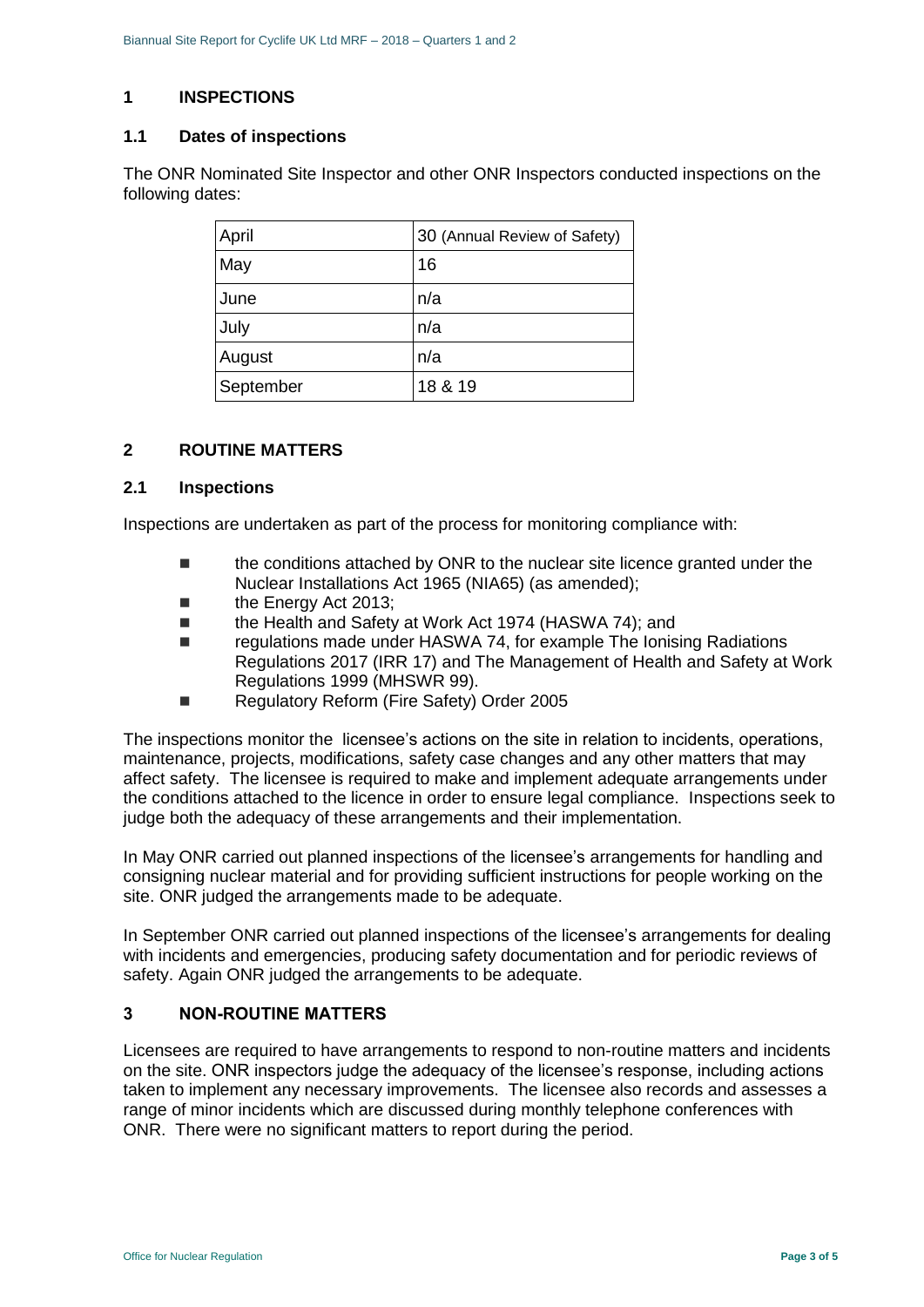# <span id="page-3-0"></span>**4 REGULATORY ACTIVITY**

ONR may issue formal documents to ensure compliance with regulatory requirements. Under nuclear site licence conditions, ONR issues regulatory documents, which either permit an activity or require some form of action to be taken; these are usually collectively termed 'Licence Instruments' (LIs), but can take other forms. In addition, inspectors may issue Enforcement Notices to secure improvements to safety.

No enforcement notices or Lis were issued in this period.

Reports detailing regulatory decisions can be found on the ONR website at [http://www.onr.org.uk/pars/.](http://www.onr.org.uk/pars/)

## <span id="page-3-1"></span>**5 NEWS FROM ONR (October 2018)**

#### 5.1 **Stakeholder Engagement**

- As part of our continued stakeholder engagement work, in June we welcomed finance professionals from a number of nuclear site licensees and duty-holders to seminars in London and Birmingham. Led by our Finance Director, Sarah High, we hosted the seminars to provide the industry with a better understanding of our charging methodology, the principles we apply, and how the charging process works. To accompany the seminars we have also published a new booklet – [How we charge for](http://www.onr.org.uk/documents/2018/how-we-charge-for-nuclear-regulation.pdf)  [Nuclear Regulation](http://www.onr.org.uk/documents/2018/how-we-charge-for-nuclear-regulation.pdf) – which is available on our [website.](http://www.onr.org.uk/documents/2018/how-we-charge-for-nuclear-regulation.pdf)
- In August our Chief Nuclear Inspector Mark Foy and Deputy Chief Inspector Mina Golshan, hosted a webinar for stakeholders on the outcomes of the UK report to the Joint Convention. This is a new channel of communication which we have introduced and further webinars are planned for November and February 2019.If you would like to find out more, please contact the ONR Communications team (contact@onr.gov.uk)
- The routine ONR/NGO engagement forum took place on 11 October in London. This is a forum to discuss strategic, cross-cutting regulatory matters. Site specific matters are normally addressed via Site Stakeholder Groups. We are always keen to engage with a range of stakeholders and groups on nuclear safety and security issues, so if you do represent a nuclear-interest Non-Governmental Organisation, and are not already involved through our forum or via a Site Stakeholder Group, then please get in touch with the ONR Communications team for further details, via [contact@onr.gov.uk](mailto:contact@onr.gov.uk)

# **5.2 Regulatory News**

 On 25 July we announced our decision to prosecute the Atomic Weapons E for offences under Section 2 (1)<sup>\*</sup> of the Health and Safety at Work etc. Act (1974). This charge related to an electrical incident on 27 June 2017 which resulted in injury to an AWE employee. The incident was a conventional health and safety matter and there was no radiological risk to workers or the public. At a court hearing on 18 September, AWE pleaded guilty to the charge. Sentencing has been adjourned until 9 November 2018.

#### **5.3 Corporate News**

In July we published our second [gender pay report.](http://news.onr.org.uk/2018/07/onr-publishes-second-gender-pay-report/) The organisation-wide results show that ONR has a mean gender pay gap of 35.2%, which is wider than last year, although it is broadly similar to the rest of the UK nuclear industry and anticipated given our workforce profile, and that of the industries from which we have historically